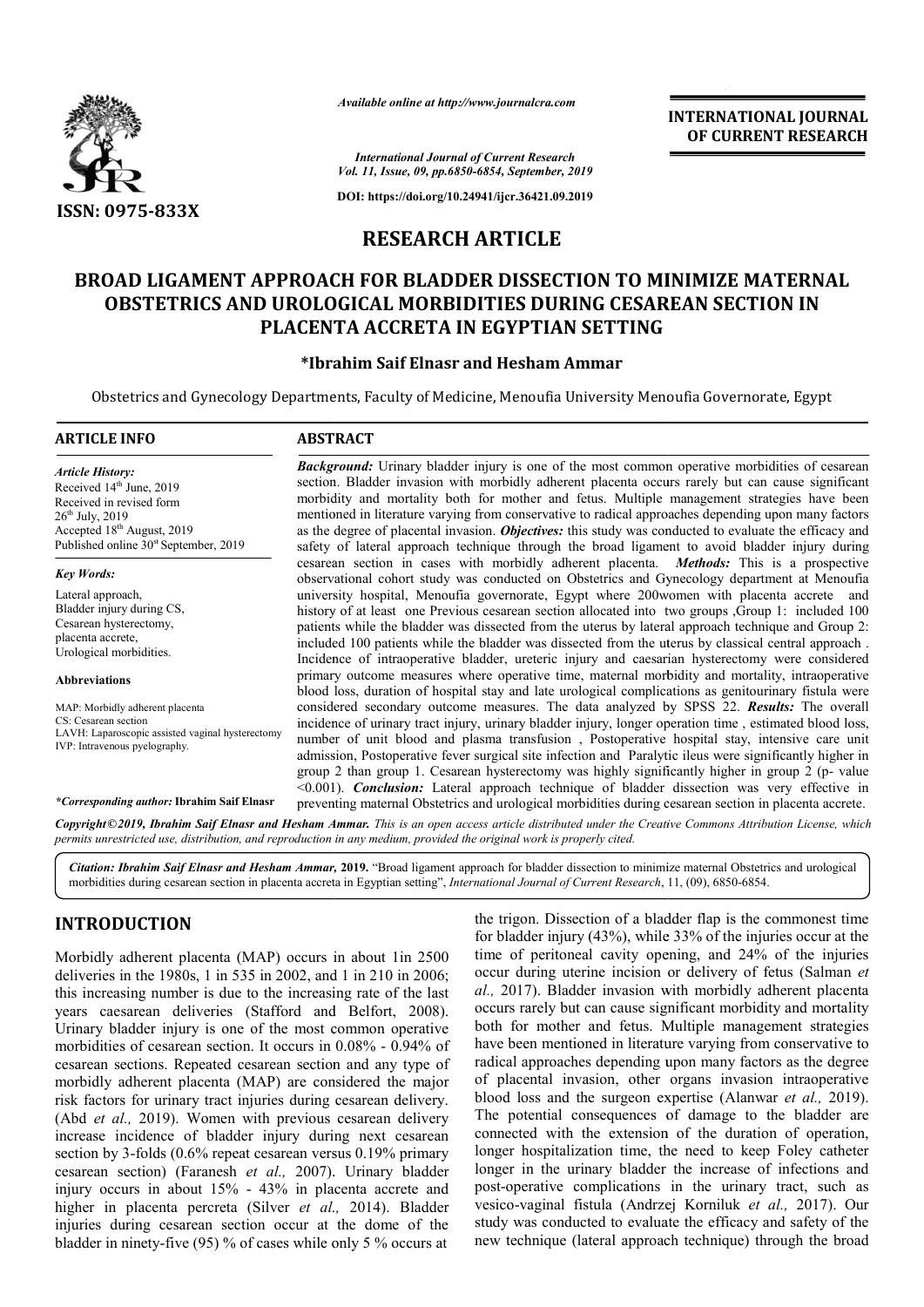ligament to avoid or minimize urinary bladder injury during cesarean section in cases with morbidly adherent placenta.

# **MATERIALS AND METHODS**

This is a prospective observational cohort study was conducted on 200women with placenta accrete. The study participants were recruited from the delivery room in the Obstetrics and Gynecology department at Menoufia university hospital, Menoufia governorate, Egypt in the period between March 2017 till June 2018. The local ethical committee at Menoufia University hospital approved the study protocol and an informed consent was obtained from all the Patients and/or their nearest relatives. The study included 200 women with placenta previa and or any type of placenta accreta and history of at least one previous cesarean section enrolled and was allocated into two groups

**Group 1 (Study group):** Included 100 patients while the urinary bladder was dissected from the uterus through lateral approach technique.

**Group 2 (Control):**Included 100 patients while the urinary bladder was dissected from the uterus through classical central approach.

We excluded women with normal sit placenta, placenta previa with No history of previous cesarean section and placenta previa posterior.

All Patients were subjected to complete history taking, Clinical Examination, preoperative laboratory investigations and detailed obstetric ultrasound with Doppler for localization of placental site and its relation to bladder wall, fetal measurements and amniotic fluid abnormalities. All cesarean sections in both groups had been done by fixed one surgeon supported by fixed assistant team in the same hospital. Under general anesthesia cesarean section with a mid-line sub umbilical incision was performed in all cases. High transverse uterine incision was performed above the level of placental origin to avoid sever bleeding. After delivery of the baby the uterus was exteriorized. The broad ligament was opened from the most lateral point just close to Rt round ligament .Or the right round ligament was clamped and ligated. The space between anterior and posterior leaflet of the broad ligament was opened easily through blunt dissection by finger then a window was created through posterior leaflet of the broad ligament .Bilateral clamping of both uterine arteries with artery clamp for temporary hemostasis .We swept the index finger of the right hand from lateral to medial pushing through pupocervical fascia to define the midline adhesions , once the bladder wall was identified we pushed it down then dissection of the dense adhesions under direct vision and finger guidance .During creation of lateral window the uterus was taken upward and to the opposite side then it was centralized upward posteriorly to give more counter traction. We preferred to push bladder entirely from one side (started with right side) so once adequate amount of dissection was done we moved easily to the opposite side to complete bladder dissection. After complete bladder dissection and exposure of whole lower uterine segment we take the decision of conservative surgery or hysterectomy according to clinical and surgical evaluation. Various conservative surgical procedures were applied as Partial resection of lower segment, B-Lynch suture and hemostatic suture, uterine and ovarian artery ligation and internal iliac artery ligation (B-Lynch *et al.,* 1997; Cho *et al.,*  2000; Hayman *et al.,* 2002). All patients with bladder injury were admitted to our department till 14 day and discharged after reassuming of normal bladder function and all other patients were monitored at the outpatient clinic 1 week after operation to evaluate the wound and any urological complaint. Then every one month for three months to evaluate for possibilities of late urological complication as vesicovaginal fistula. Parental broad spectrum antibiotics were used for at least 48 hour following operation and replaced with oral antibiotics for about five days. Ultrasound examination was performed to all cases at day 2 and before discharge which revealed no fluid or blood accumulating in the uterine cavity in all cases. Incidence of intraoperative bladder, uretericinjury and caesarian hysterectomy were considered primary outcome measures where operative time, maternal morbidity and mortality, intraoperative blood loss, duration of hospital stay and late urological complications as genitourinary fistula were considered secondary outcome measures.

## *Statistical analysis*

The data collected were tabulated & analyzed by SPSS 22 (IBM Corp., Armonk, NY, USA). Quantitative data was expressed as mean  $\pm$  standard deviation (SD) and analyzed by applying student t- test or Mann-Whitney test as required. while qualitative data was expressed as frequency and percentage and analyzed by applying Chi-square test with a significance level of P value less than 0.05.

# **RESULTS**

**Table (1)** represents patients' characteristics. There was no significant difference between both groups regarding age, parity, body mass index, Gestational age at time of delivery, Number of cesarean deliveries and Type of placenta previa  $(p>0.05)$ .

**Table (2)** revealed the operative data. Where Group 2 had highly significantly longer operation time and more estimated blood loss than group 1 (P-value < 0.001). Also, the number of unit blood and plasma transfusion were highly significantly more in group 2 compared to group 1 (P-value $\leq 0.001$ ). The overall incidence of urinary tract injury was significantly higher in group 2 (38 cases =  $38\%$ ) than in group 1 (2 cases =  $2\%$ ) with p value  $\leq 0.001$ . The incidence of urinary bladder injury was highly significantly higher in group  $2(35 \text{ cases} =$ 35%) than group 1 (2 cases =  $2\%$ ) with p value  $\leq 0.01$ , ureteric or combined vesico-ureteric injuries had been reported only in group 2 (3 case  $3\%$  and 1 case = 2.6%) respectively with no case reported in group 1 ( $p \le 0.001$ ). no cases with intestinal injury were reported in both groups.

**Table (3)** Shows postoperative data where there was highly significant difference between both group as regarding postoperative hospital stay (P-value  $0.001$ ) more in group 2 and significant difference in ICU admission (P-value<0.005) more in Group 2. There was highly significant difference between both group as regarding postoperative fever (Pvalue $\leq 0.001$ ) more in group 2, SSI (P-value $\leq 0.005$ ) more in group 2 and paralytic ileus (P-value<0.005) more in group 2. There was no significant difference between both group as regarding postoperative venous thromboembolism, pelvic hematoma and genitourinary fistula (P-value < 0.001).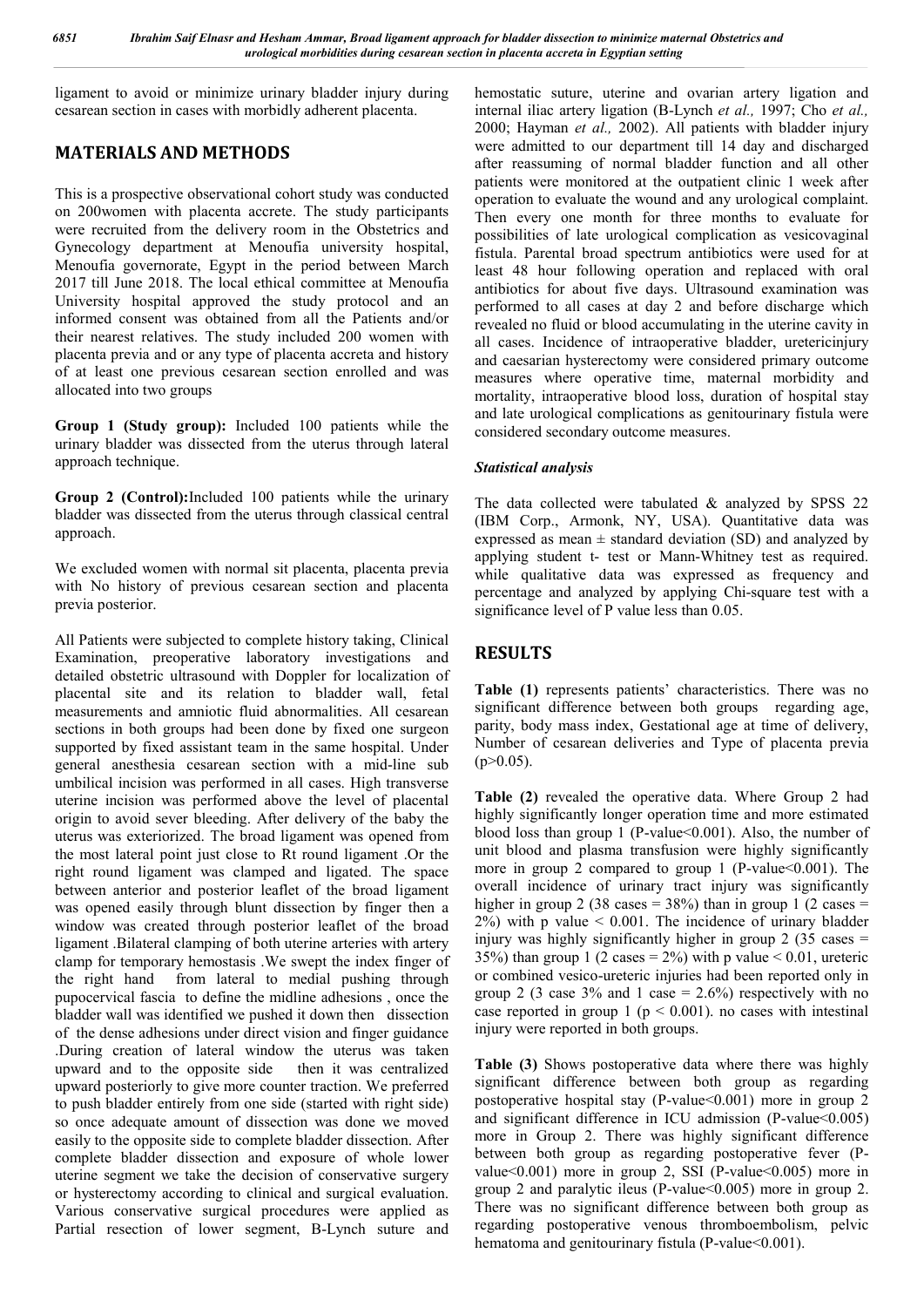#### **Table 1. Patient characteristics of the studied groups**

| <b>Variables</b>              | Group $1(n=100)$ | Group 2 $(n=100)$ | Student         | P-value |
|-------------------------------|------------------|-------------------|-----------------|---------|
|                               | $Mean \pm SD$    | $Mean \pm SD$     | t-test          |         |
| Age (years)                   | $33.32 \pm 4.30$ | $33.82\pm4.48$    | 1.80            | 0.422   |
| Parity                        | $3.81 \pm 1.38$  | $4.08 \pm 1.60$   | 1.28            | 0.302   |
| BMI (Kg/m <sup>2</sup> )      | $30.32 \pm 5.11$ | $30.19 \pm 5.39$  | 0.18            | 0.861   |
| Gestational age               | $36.02 \pm 1.36$ | $36.27 \pm 1.53$  | 1.40            | 1.63    |
| at time of delivery (week)    |                  |                   |                 |         |
| Number of cesarean deliveries | NO(%)            | NO(%)             | Chi square test |         |
| -One CS                       | 5(5.0)           | 6(6.0)            |                 |         |
| -Two CS                       | 30(30.0)         | 18(18.0)          |                 |         |
| -ThreeCS                      | 27(27.0)         | 26(26.0)          | 9.29            | 0.158   |
| -Four CS                      | 26(26.0)         | 25(25.0)          |                 |         |
| -Five CS                      | 10(10.0)         | 16(16.0)          |                 |         |
| -Six CS                       | 2(2.0)           | 7(7.0)            |                 |         |
| -Seven CS                     | $\Omega$         | 2(2.0)            |                 |         |
| Type of placenta previa       |                  |                   |                 |         |
| Complete centralis            | 61(61.0)         | 58 (58.0)         |                 |         |
| Marginalis anterior           | 34(34.0)         | 34(34.0)          | 0.77            | 0.681   |
| Lateralis                     | 5(5.0)           | 8(8.0)            |                 |         |

### **Table 2. Operative data for the studied group**

| <b>Variables</b>                      | Group $1(n=100)$ | Group 2 $(n=100)$  | <b>Student</b>  | P-value | Odd's ratio (95% CI) |
|---------------------------------------|------------------|--------------------|-----------------|---------|----------------------|
|                                       | $Mean \pm SD$    | $Mean \pm SD$      | t-test          |         |                      |
| Operative time (minutes)              | 106.90±22.89     | $203.95 \pm 57.10$ | 15.78           | < 0.001 | NA                   |
| Estimated blood loss (mL)             | 1379.00±307.25   | 2916.00 ± 586.33   | 23.22           | < 0.001 | NA.                  |
| <b>Transfusion Packed RBCS (unit)</b> | NO(%)            | NO(%)              | Chi square test |         |                      |
|                                       | 16(16.0)         | $\Omega$           |                 |         |                      |
|                                       | 48 (48.0)        |                    |                 |         |                      |
|                                       | 24(24.0)         | 18(18.0)           | 122.26          | < 0.001 | NA                   |
|                                       | 10(10.0)         | 27(27.0)           |                 |         |                      |
|                                       | 2(2.0)           | 25(25.0)           |                 |         |                      |
|                                       |                  | 18(18.0)           |                 |         |                      |
|                                       | 0                | 12(12.0)           |                 |         |                      |
| <b>Transfusion Plasma (unit):</b>     |                  |                    |                 |         |                      |
|                                       | 79 (79.0)        | 8(8.0)             |                 |         |                      |
|                                       | 9(9.0)           | 18(18.0)           | 110.70          | < 0.001 |                      |
|                                       | 12(12.0)         | 37(37.0)           |                 |         | NA                   |
|                                       |                  | 19(19.0)           |                 |         |                      |
|                                       |                  | 18(18.0)           |                 |         |                      |
| Organ injury:                         |                  |                    |                 |         |                      |
| - Bladder injury                      | 2(2.0)           | 65(65.0)           | 36.11           | < 0.001 | 26.39                |
| -ureteric injury                      |                  | 3(3.0)             | 3.05            | 0.081   | $(6.133 - 114.502)$  |
| - combined injury                     |                  | 2(2.0)             | 2.02            | 0.155   | NA                   |
| - Small intestine injury              |                  | $\theta$           | $---$           | ---     | NA                   |

NB: Odd's Ratio only for 2x2 tables not calculated in the presence of multiple rows.

## **Table 3. Post-operative data**

| <b>Variables</b>                      | Group $1(n=100)$ | Group 2 $(n=100)$ | Chi square test | P-value | Odd's ratio (95% CI)  |
|---------------------------------------|------------------|-------------------|-----------------|---------|-----------------------|
|                                       | No $(\% )$       | No $(\% )$        |                 |         |                       |
| Postoperative stay in hospital (days) | $3.36 \pm 1.57$  | $7.29 \pm 4.96$   | $7.55*$         | < 0.001 |                       |
| $Mean \pm SD$                         |                  |                   |                 |         |                       |
| <b>ICU</b> admission                  |                  |                   |                 |         |                       |
| Present                               | 1(1.0)           | 10(10.0)          | 7.79            | 0.005   | 0.09                  |
| Absent                                | 99(99.0)         | 90(90.0)          |                 |         | $(0.01 - 0.72)$       |
| <b>Postoperative complications:</b>   |                  |                   |                 |         |                       |
| Present                               | 16(16.0)         | 46(46.0)          | 21.04           | < 0.001 | 0.22                  |
| absent                                | 84 (84.0)        | 54 (54.0)         |                 |         | $(0.12 - 0.43)$       |
| Re-operation                          |                  |                   |                 |         |                       |
| Fever                                 | 5(5.0)           | 10(10.0)          | 1.80            | 0.179   | $2.11(0.695 - 6.416)$ |
| -VTE                                  | $\theta$         | 1(1.0)            | 1.01            | 0.316   | <b>NA</b>             |
| -SSI                                  | 6(6.0)           | 25(25.0)          | 13.78           | < 0.001 | 5.22 (2.037-13.386)   |
| Paralytic ileus                       | 5(5.0)           | 10(10.0)          | 1.80            | 0.179   | $2.11(0.695 - 6.416)$ |
| Pelvic hematoma                       | $\theta$         |                   | $---$           | $---$   | $---$                 |
| Genitourinary fistula                 | $\mathbf{0}$     |                   | 1.01            | 0.316   | NA.                   |
| Maternal mortality                    |                  |                   |                 |         |                       |

\*Mann-Whitney test was used

### **Table 4. intra operative surgical management of placenta previa among studied group**

| <b>Variables</b>                                  | Group 1 $(n=100)$             | Group 2 $(n=100)$ | Chi square test | P-value |
|---------------------------------------------------|-------------------------------|-------------------|-----------------|---------|
|                                                   | No $\left(\frac{9}{6}\right)$ | No $(\% )$        |                 |         |
| B-Lynch suture and haemostatic suture             | 10(10.0)                      | 3(3.0)            | 4.03            | 0.045   |
| Uterine and ovarian artery ligation               | 11 (11.0)                     | 2(2.0)            | 6.66            | 0.010   |
| Combined compression suture and vascular ligation | 50(50.0)                      | 36(36.0)          | 4.00            | 0.046   |
| Internal iliac artery ligation                    | (1.0)                         | 1(1.0)            |                 | 1.000   |
| Partial resection of lower segment                | 4(4.0)                        | 4(4.0)            |                 | 1.000   |
| Hysterectomy                                      | 24(24.0)                      | 56(56.0)          | 21.33           | < 0.001 |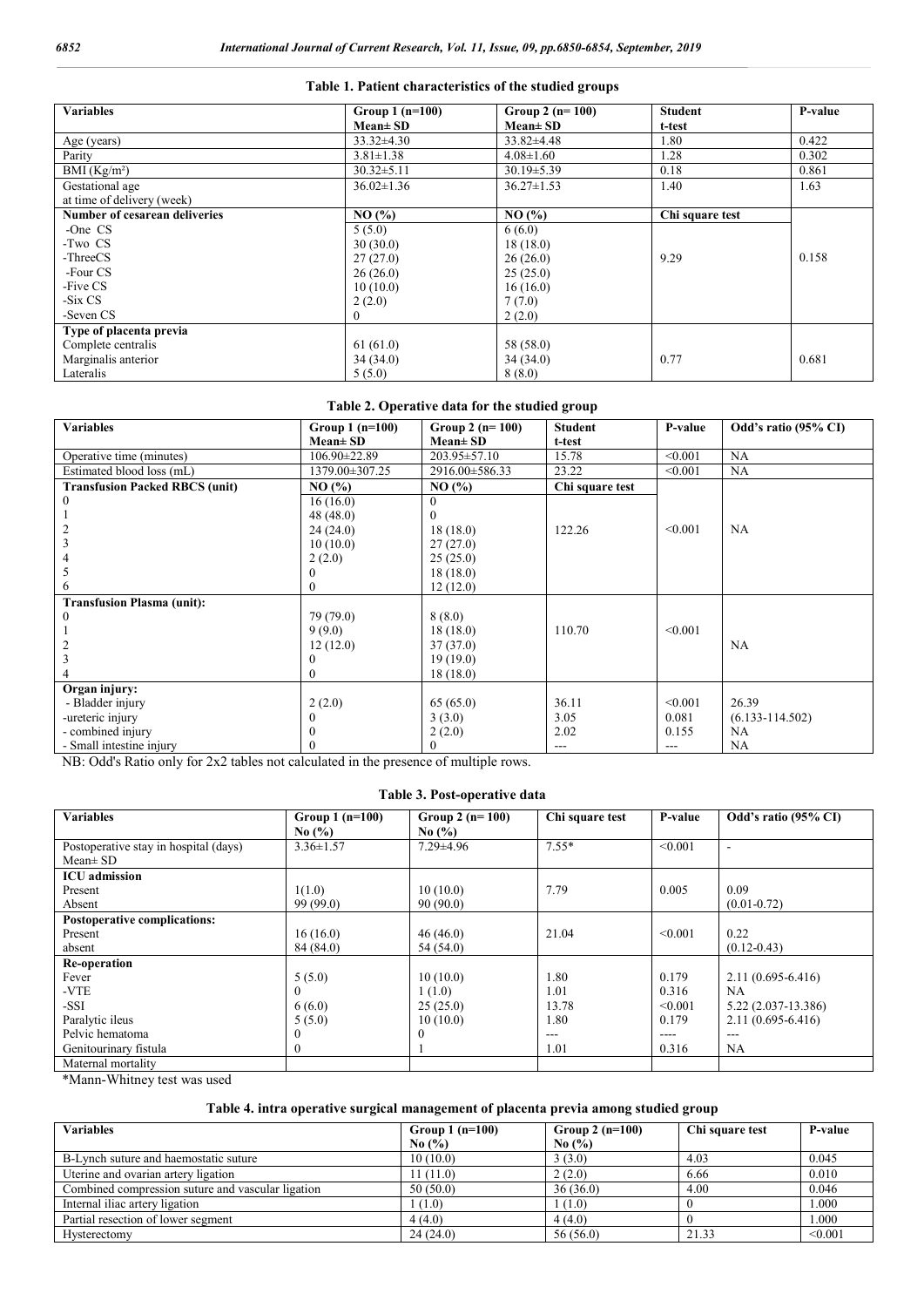There was no significant difference between both groups as regarding re operation and there was no maternal mortality reported in both groups.

**Table (4)** shows intra operative surgical management of placenta previa among studied group. There was no significant difference between both groups regarding internal iliac artery ligation (p- value 1.000), Partial resection of lower segment (pvalue 1.000). There was significant difference between both group regarding application of B-Lynch suture and hemostatic suture more in group 1 (p- value 0.045), uterine and ovarian artery ligation more in group 1 (p- value 0.010), combined compression suture and vascular ligation more in group 1 (pvalue 0.046). There was very highly significant difference between both group regarding cesarean hysterectomy more in group 2 (p- value  $\leq 0.001$ ).

## **DISCUSSION**

During CS for cases with placenta previa accrete with previous CS scar bladder dissection considered a major surgical challenge where surgical skills of the operating team beside massive bleeding may put surgeon in a great stress to overcome this marked blood loss in a timed manner that may increase incidence of bladder and ureteric injury in classical central approach for bladder dissection which in turn lead to increase maternal obstetrics and urological morbidities. Our team had conducted a previous study for evaluation of the safety and efficacy of novel Lateral approach technique to avoid bladder injury during total abdominal hysterectomy in cases with previous Cesarean section and concluded that novel Lateral approach was very effective in preventing bladder injury in all cases and also was very easy to be performed (Ibrahim Saif Elnasr, 2018). Due to increased incidence of CS in Egypt this lead to increased incidence of placenta accrete and associated maternal urological and obstetrical morbidities. So in this study we tried to apply this approach in cases of placenta accretes with morbidly adherent placenta and previous CS. In our study the incidence of bladder injury was markedly increased in group 2 when central approach for bladder dissection was applied  $(35 \text{ cases} = 35\%)$ . But in group 1 when lateral approach was applied marked reduction of bladder injury was observed  $(2 \csc 2\%)$  because the fibrous scar tissue related to uterus only and lateral space not affected so the bladder was easily identified and separated with fibrous tissue was cut under vision and finger guidance.

This in consistence with the study conducted by Chang *et al.*  (2008) where 50 patients with vesicocervical adhesion after previous cesarean deliveries who underwent laparoscopic assisted vaginal hysterectomy (LAVH) After incorporation of the lateral intervention method into the LAVH procedures, no bladder injury occurred among any of the 50 patients (Chang *et al.,* 2008). Integrity of bladder was confirmed of all cases with methylene blue test and visual inspection which is the most reliable method of assessing the integrity of the bladder. The intraoperative symptoms which indicate bladder injury are the presence of urine outside the bladder, visualization of Foley catheter in the surgical field, gross hematuria in the Foley bag and visible wound or mucous membrane of the bladder (Cahill *et al.,* 2008). All cases with bladder injury during CS were diagnosed intra operatively and immediately repaired in two layers with 2/0 vicryl. Firstly, the mucosa of the urinary bladder is sutured then the second layer comprises submucosa and muscular layer with silicon Foleys catheter drainage for 14

days. In our study 2 cases of bladder injury in **Group 1** affect body of the bladder and in **Group 2**. 30 cases with bladder dome injury and 5 cases with body injury. There were no cases with trigon injury in both groups. This in concordance with oliphant *et al.,* (2014). In our study easy and rapid bladder dissection help in complete exposure of the whole lower uterine segment which facilitate application of B-Lynch suture and hemostatic suture, uterine and ovarian artery ligation and combined compression suture and vascular ligation in group 1 than in group 2. This in turn led to significant reduction in blood loss and performing cesarean hysterectomy with its complication in group 1. We noticed that blood loss and blood transfusion were less in group 1 this may be due to reaching a good plane for bladder dissection which was less vascular without injury to any pelvic venous plexus and also due to rapid control of bleeding from uterus after easy and rapid application of all conservative measures available. Our results consistent with the results published by Ozcan *et al.* (2018) where operative time, hospital stay and ICU admission were significantly shorter in group 1 than in group 2 which was very pleasant for the patients in minimize the total cost and early return to their usual life (Ozcan *et al.,* 2018). Postoperative fever, SSI and Paralytic ileus were reported more in group 2 and this may be due to long operation time, long hospital stay, prolonged exposure to anesthesia, intraoperative massive blood loss obscuring the surgical field and increase amount of blood products transfused. In this study 3 cases with Genitourinary fistula were reported in group 2 (2 cases with vesico vaginal fistula and 1 case with uretro vaginal fistula). These cases were discovered during postoperative follow up visits where they presented with urine leakage from the vagina. Diagnostic IVP and cystoscopy confirmed the diagnosis then these fistula were repaired with assistance of urological consultant with completely cure and no post-operative complication. According to the best of our knowledge this is the first study conducted to evaluate the safety and efficacy of novel Lateral approach to minimize urological and maternal morbidities during CS in cases with placenta accrete.

## **Conclusions and Recommendations**

We founded that lateral approach technique of bladder dissection was very effective in preventing bladder injury during CS with placenta accrete and also was very easy to be performed. Larger multicenter trials are warranted to enforce or refute these findings. We recommend proper training of this approach by all staff member.

**Acknowledgements:** The authors would like to acknowledge the contribution of residents and nursing staff at the delivery room in obstetrics and gynecology department of Menoufia University hospital.

**Limitation of our study:** Small number of patient and no randomization.

**Strength of the study:** Our study is promising for applying broad ligament approach to decrease maternal obstetrical and urological complications in placenta acreta.

**Conflict of interest:** The authors declare that we have no conflict of interests. The authors alone are responsible for the content and writing of the paper.

**Funding:** No fund